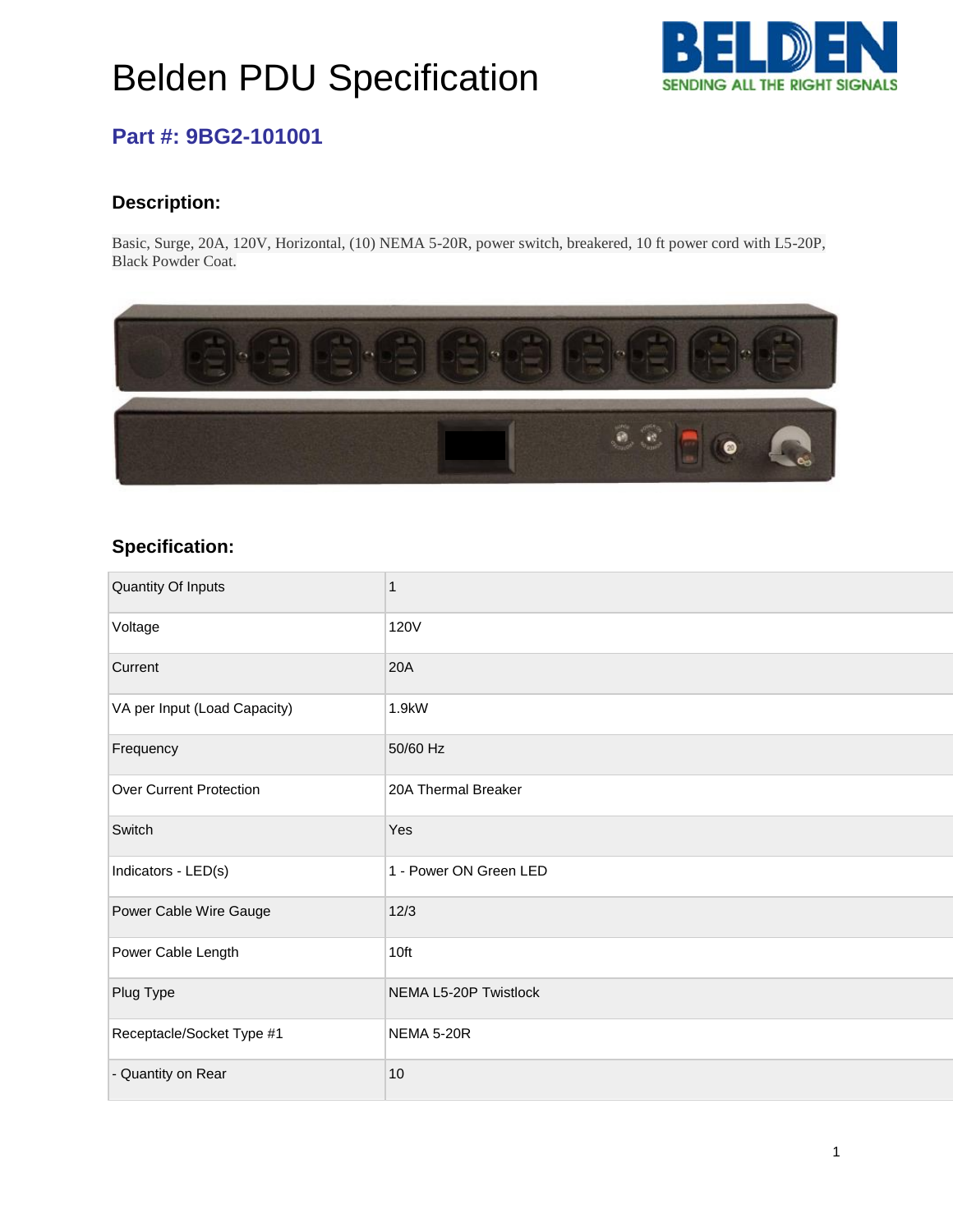# Belden PDU Specification



## **Part #: 9BG2-101001**

| - Quantity per Breaker                           | 10                                                                                                           |
|--------------------------------------------------|--------------------------------------------------------------------------------------------------------------|
| - Style                                          | Duplex                                                                                                       |
| - Maximum Output per Receptacle/Socket           | 20A                                                                                                          |
| - Voltage per Receptacle/Socket                  | <b>120V</b>                                                                                                  |
| Joule Rating                                     | 720                                                                                                          |
| Maximum Clamping Voltage                         | 340V                                                                                                         |
| Response Time                                    | < 5 nanoseconds                                                                                              |
| <b>Technology Used</b>                           | Super MOVS                                                                                                   |
| Surge Indicator Red LED                          | Yes                                                                                                          |
| <b>Continuous Operating Temperature</b><br>Range | 10-45C / 50-113F                                                                                             |
| Heavy Steel - Powder Coat Finish                 | <b>Black</b>                                                                                                 |
| Configuration                                    | 19 in / 483 mm Horizontal Rackmount                                                                          |
| <b>Flush Mount</b>                               | Yes                                                                                                          |
| Made in the USA                                  | Yes                                                                                                          |
| <b>Product Warranty</b>                          | 5-year limited warranty if registered within 120 days of purchase, otherwise warranty<br>defaults to 3 years |
| <b>Connected Equipment Warranty</b>              | 5 years / \$5,000                                                                                            |
| Certification/Agency Approvals                   | RoHS Compliant                                                                                               |
| <b>Certification/Agency Approvals</b>            | UL & c-UL Listed 60950                                                                                       |
| Chassis Dimensions (HxWxD)                       | 1.72in x 17in x 3.75in                                                                                       |
| Shipped Weight                                   | 7lbs (3.18kg)                                                                                                |